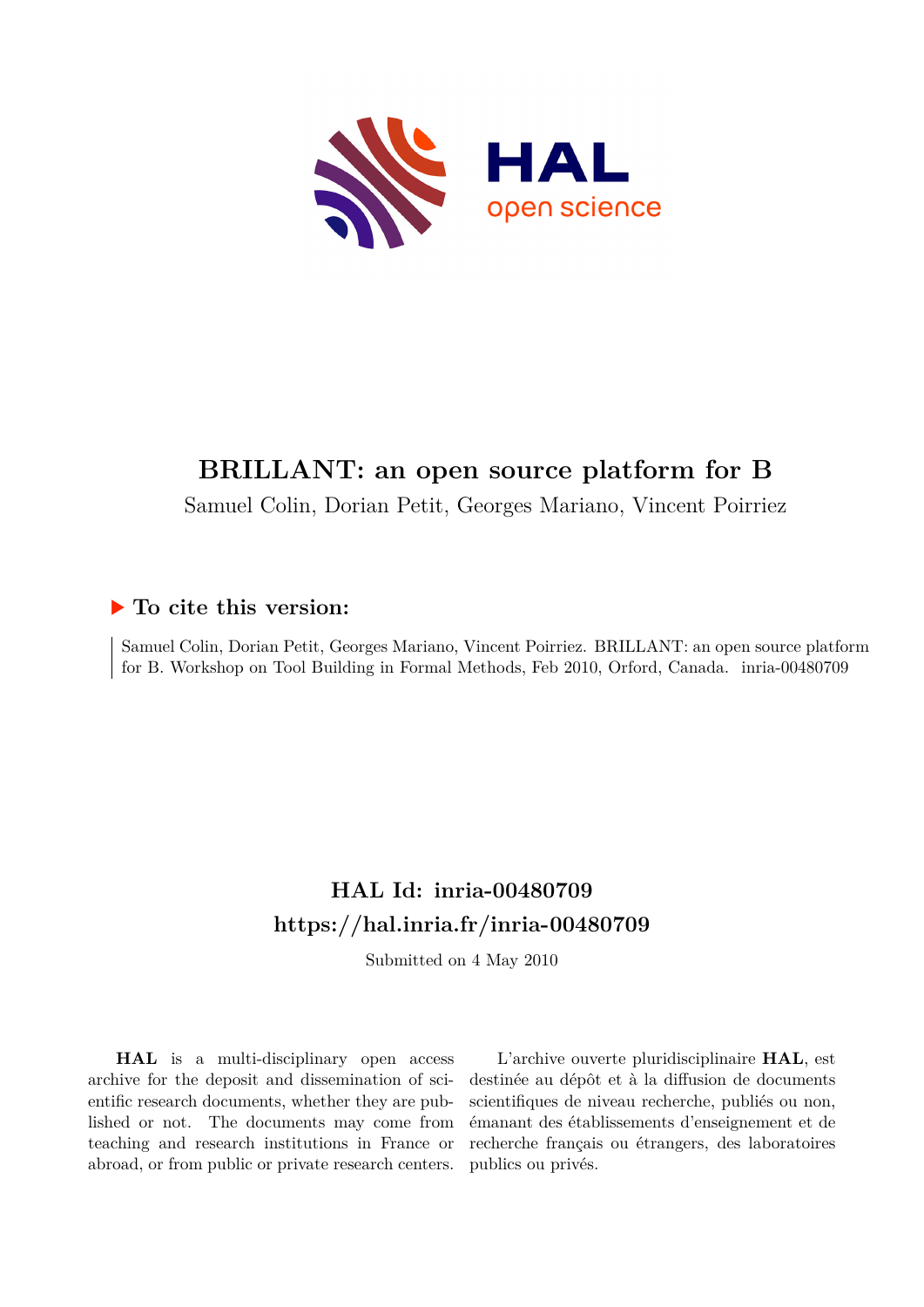# **BRILLANT: an open source platform for B**

Samuel Colin<sup>1</sup>, Dorian Petit<sup>2</sup>, Georges Mariano<sup>3</sup>, and Vincent Poirriez<sup>2</sup>

<sup>1</sup> scolin@hivernal.org <sup>2</sup> Univ Lille Nord de France, UVHC LAMIH, CNRS UMR 8530 F-59313 Valenciennes Cedex 9, France dorian.petit@univ-valenciennes.fr, vincent.poirriez@univ-valenciennes.fr 3 INRETS-ESTAS National Institute for Transport and Safety Research 20 rue Elisée Reclus - B.P. 317 F-59666 Villeneuve d'Ascq, France georges.mariano@inrets.fr

**Abstract.** This article presents an open-source platform, the *BRILLANT* project, with a focus on some of its most prominent components.

Keywords: B method, tool support, XML

#### **1 Introduction**

The software industry adopted B because of the availability of software tools supporting all phases of the B development process (semantics verification, refinement, proving, automatic code generation). Unlike most software tools, B support tools resulted from prototypes developed by industrial partners rather than by the academic community. In fact, from 1993 to 1999, the "Atelier B" development project was funded by the "Convention B", which was a collaborative effort of the RATP (Parisian Autonomous Transportation Company), SNCF (the French National Railway Society), INRETS (the National Institute for Transport and Safety Research) and Matra Transport (now Siemens Transportation Systems), among others.

We think it is important to have solutions as open as possible so as to allow the research community to experiment upon the B method, hence we have proposed the *BRILLANT* [1] framework, showing the feasibility of a safe software development system that ranges from semi-formal specification (UML) to contract-equipped code generation (i.e., equipped with assertions from the abstract model). This framework consists in a central core that provides basic tools for abstract manipulations of the B language. Various components can be plugged into this central core.

Figure 1 shows the BRILLANT platform's current organization. This platform is the result of several years (the first developments goes back to 1997) of academic research and development by a few Masters degree and PhD students. The original impetus for the research was the lack of open tools allowing to manipulate and experiment with the B method. Thus, our first project was to implement a parser for the B language. We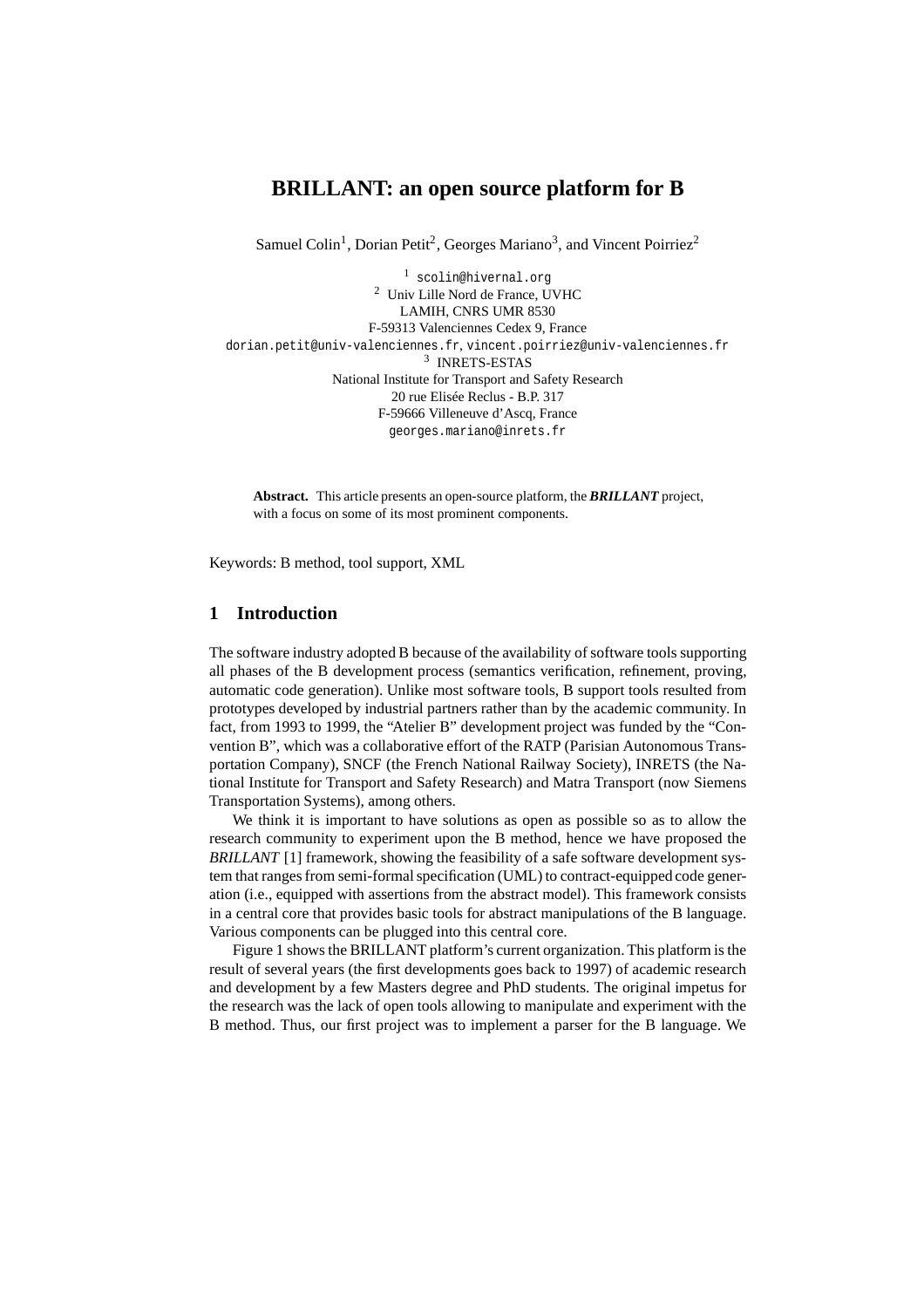immediately realized that academia, or at least a part of it, was just waiting for such an open tool since soon after its first release, two studies [2,3] used and built upon our tool.

Later on, a proof obligations generator was developed as the B method is, at its center, proof-related. At this point of time, we had exclusively used Objective Caml [4] as a meta-language in our platform development. It made sense to us that a cooperative development platform could not remain language-dependent, which led us to define and use an XML description for B in order to facilitate connections with the tools developed by others.



**Fig. 1.** The overall organization of *BRILLANT*

## **2 Some specificities of BRILLANT**

Specifying with B ultimately entails the generation of proof obligations and their demonstration. In this section we will focus on two parts of the BRILLANT platform that deal with these two aspects of the B method.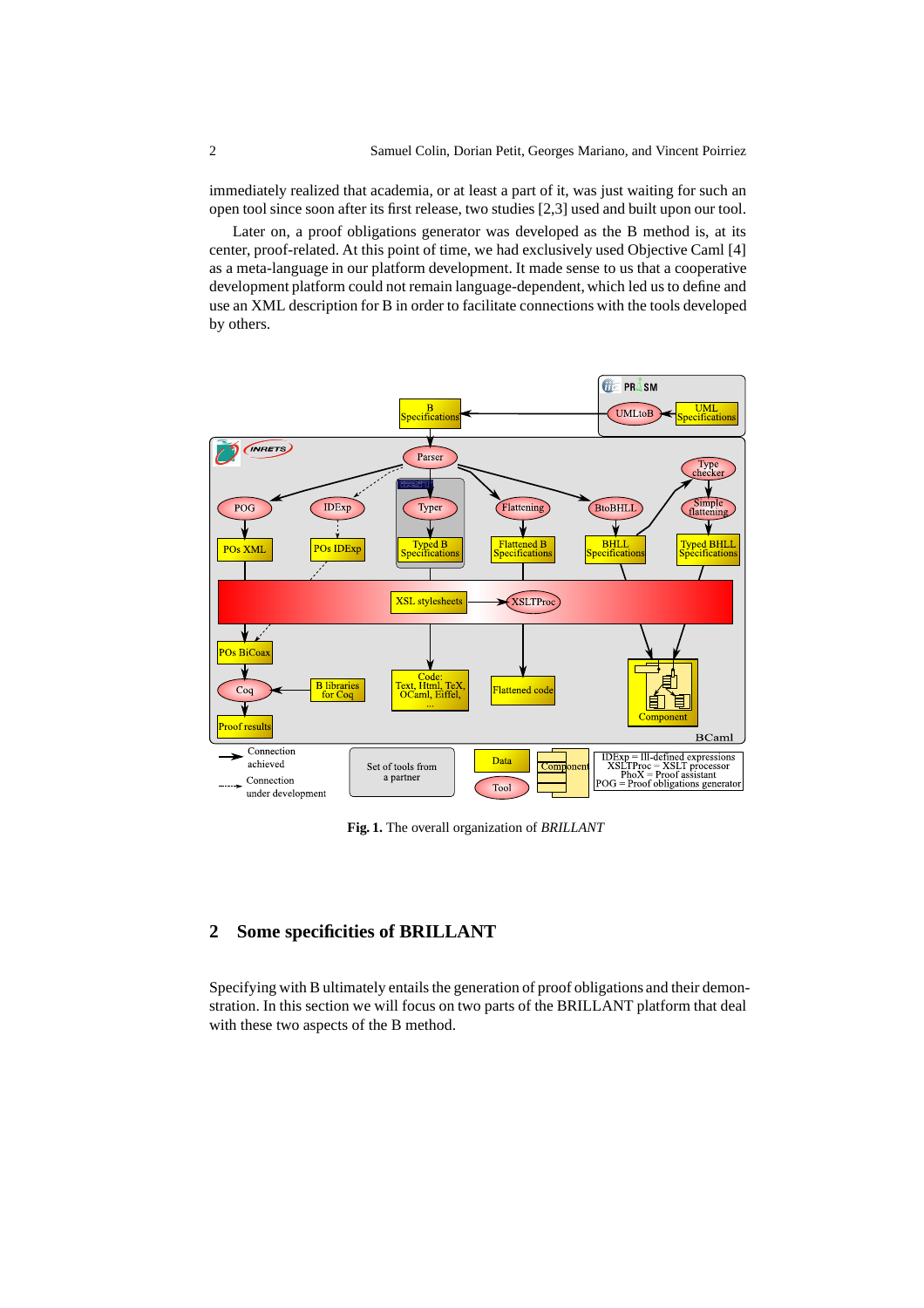#### **2.1 The Proof Obligations Generator (POG)**

Extending the language of B or adding new concepts often ends up in the extension of the semantics of B: in that case, new kinds of proof obligations may appear. As a result, the validation of these works requires the availability of a POG for experimenting.

For the development of the POG, we chose to follow the approach defined in the B-Book [5]: reducing B substitutions to their smallest syntactic and semantic set (i.e., generalized substitutions or GSL). Their definition in *BRILLANT* corresponds to the use of an abstract data type that is then used for generating proof obligations according to the rules of [5, appendix E].

The corresponding *BRILLANT* code was written with readability in mind, making it easy to match the code with the rule from which it is derived. Ideally, this makes the POG of *BRILLANT* a developer-friendly target for experimenting with new proof obligations rules, assuming some familiarity with the OCaml language.

Once the proof obligations in the XML format are available, they can be exported to other tools by using XSL stylesheets. For instance, the proof obligations can be converted into LATEXfiles ; into text files, which are easily read by humans; into HTML files, which improve the readability of the formulas; or into a format suitable for a prover, in order to verify the proof obligations.

#### **2.2 The prover**

BiCoax is a set of COQ libraries defining the mathematical constructs presented in [5] and containing at least all properties and theorems described therein. Historically, it is the descendant of another tool based on a similar prover ( $PhoX$ ): the theory files were translated to COQ and reorganized so as to follow the outline of [5].

At the time of writing, BiCoax implements all constructs and all properties of the first two chapters of [5] and half of the third chapter, up to and including the definitions of natural numbers on set-theoretic terms.

Our implementation let us find a few mistakes in the BBook. A good part of them are typographical errors. Some of them came from misusing or forgetting hypotheses when proving a property, leading to false properties, whose incidence was fortunately minor on the rest of the theory. These errors are documented in [6] and in an ERRATA file distributed along with BiCoax.

In the end, although BiCoax is not complete yet as the last half of the third chapter of the BBook is not implemented, it is already integrated in the toolchain for designing and proving B projects. As such it illustrates the relevance of the choices made in the upper part of the toolchain such as the use of an XML format as an exchange format between loosely-connected tools. Despite its incompleteness, we can consider that its initial goal of providing a proof tool for B is reached. Thanks to the loose dependency towards the rest of the *BRILLANT* platform, BiCoax can also be used on its own for experimenting on B extensions.

### **3 Development and distribution of BRILLANT**

The first choices of development for *BRILLANT* consisted in the use of the Objective Caml language in a Unix-like development environment. The reasons behind these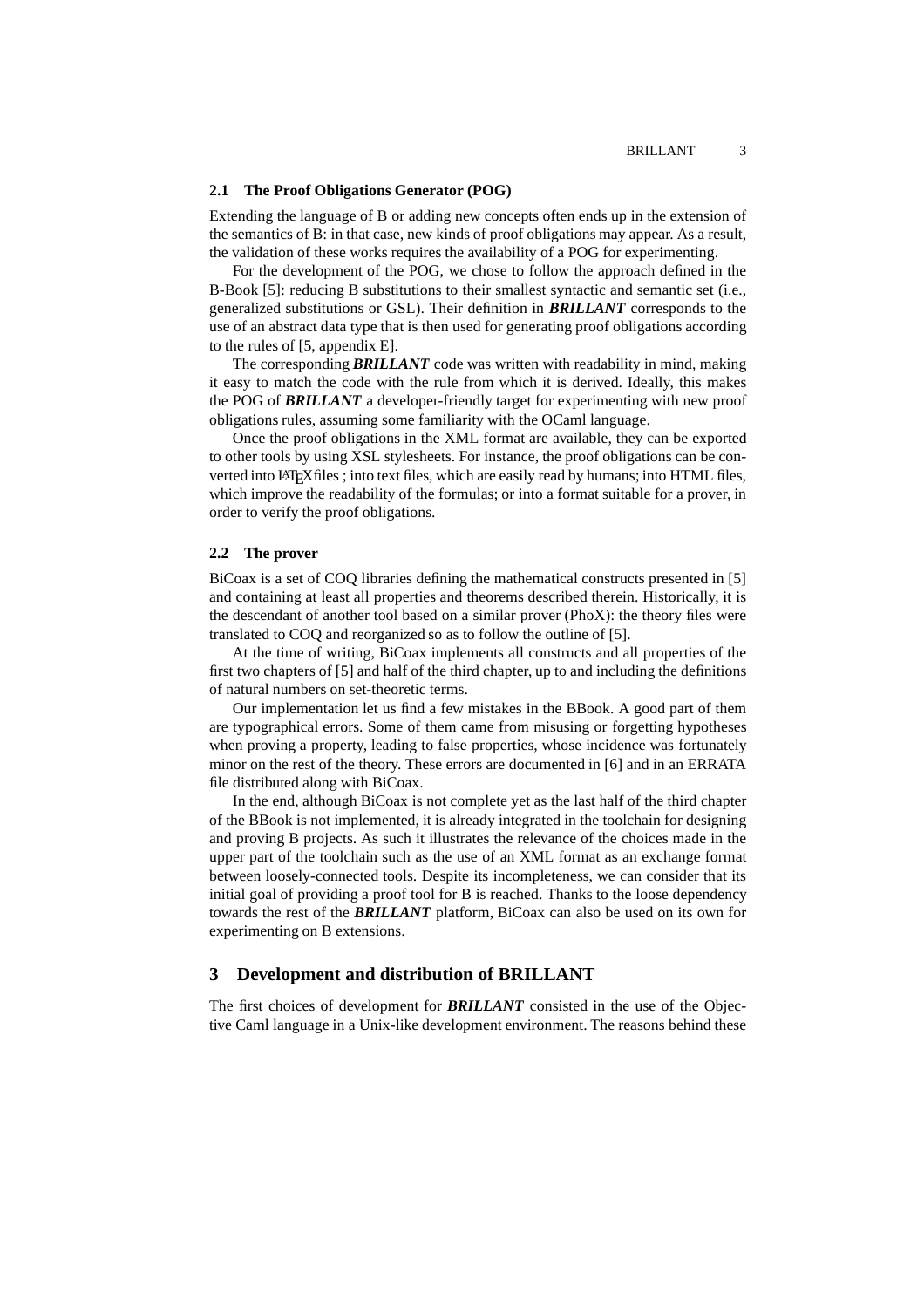choices were practical: the Master's students were familiar with developping with OCaml for having studied it in college and were also familiar with the development environment for the same reason. Development included the use of a versioning system, which was made necessary because of the number of people involved. Another reason behind the development environment is the fact that commercial B tools ran on the same platforms.

These choices brought their share of advantages and inconvenients. The use of OCaml alleviated the weight of abstract-heavy handling of the B language, making the implementation of the various parts of the B toolchain relatively easy for the students. The development in a Unix-like environment made porting the tool to other platforms easier as well. This fact was also facilitated by the fact that OCaml was/is available on the targetted platforms: Linux, Solaris, MacOSX and Windows+Cygwin for the OS, Intel, PowerPC and Sparc for the architectures. Finally, the use of a versioning system made the development of experimental branches and their reintegration into the main code easier.

The inconvenients are on par with the advantages. The use of OCaml makes it more difficult for the newcomer to compile the tools without prior knowledge of OCaml development. We tried to simplify this part by using a standard way of compiling on Unix-like platforms ("make; make install"). The choice of such a neutral development environment also makes the installation tricky, unusual or not experimented on some platforms.

The interaction between the tools suffers from a similar impediment. Because of the variety of existing shells in the aforementioned platforms, instead of using shell scripts for making the tools interact with each other, we use a Makefile script. This makes the dependency-based generation of the various files of a project easier, as producing one file from another is simply a matter of Makefile rule activation. This unfortunately has the unfortunate side-effect of making any error in the process difficult to understand and debug for newcomers.

In the end, we feel that the benefits overcome the difficulties. Although *BRILLANT* has not been tweaked for each of the platform, it still has this potential because we tried to make the most neutral and safe choices for development in the first place.

### **4 Discussion, conclusion and perspectives**

The *BRILLANT* platform design has two principal advantages: it uses open and standardized formats, and the source codes for its tools are openly available. In addition, it can be used to test and/or validate B-related experiments, and in fact, we were the first users of many of the prototypes now available for the platform (e.g., bparser, bgop, btyper, BiCoax). We have been working to finetune the platform to help it meet the needs of other theoretical research projects, including but not limited to extending the B language, improving the current tools, providing couplings with other provers (e.g., Coq, Harvey), and offering other validation formalisms (e.g., model-checking).

Several other projects, these more related to the fundamental research currently under way, also offer interesting perspectives for the future, such as UML/OCL/B coupling [7], temporal extensions for B [8], and safe software component generation [9]. Much